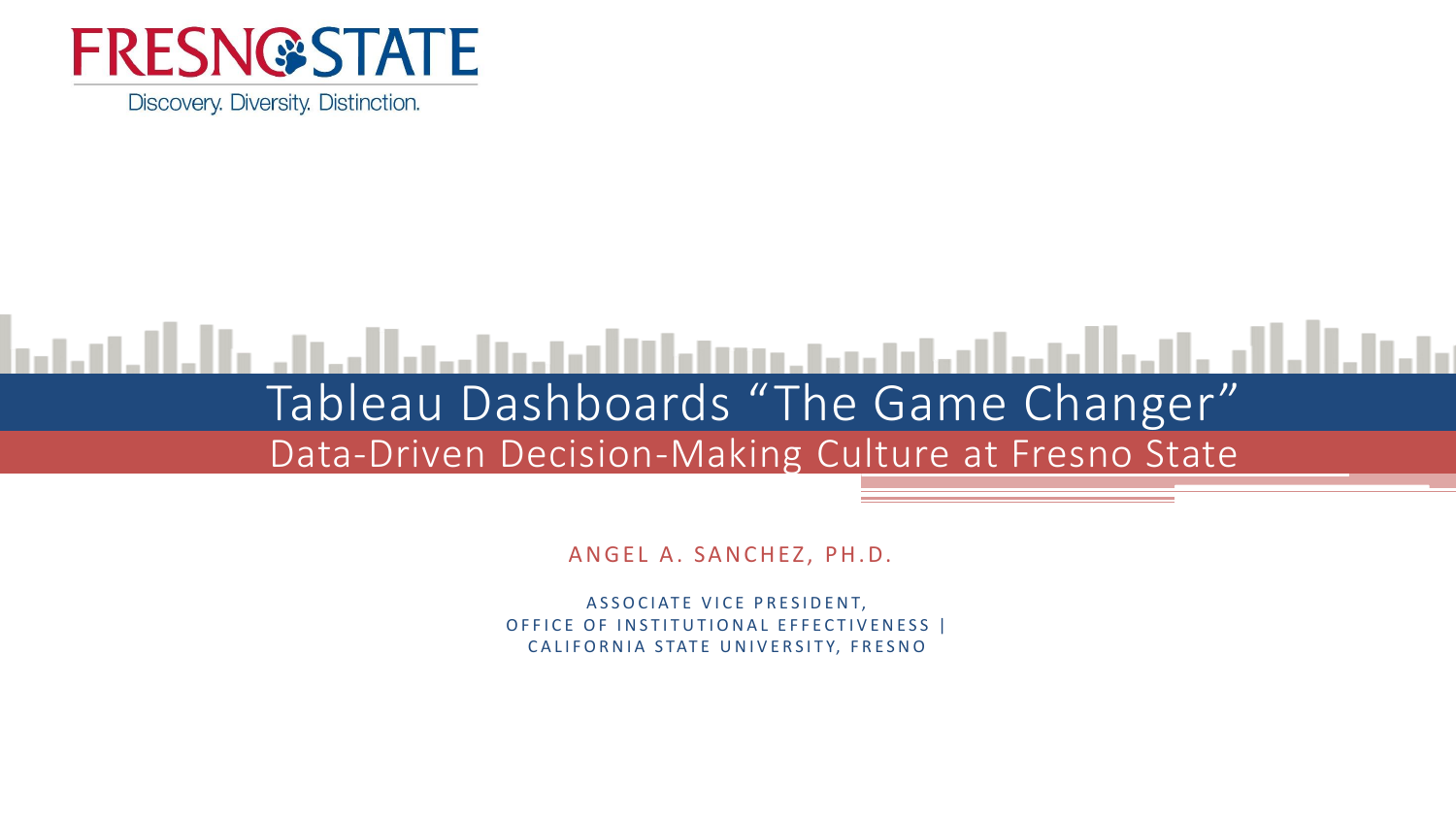## The Game Changer

- University-wide Tableau dashboard services.
- OIE added dashboard services to its menu of services.
	- Transform the data use environment to self-service of data needs.
	- Improve work life of staff with interactive dashboards.
- Dashboard and self-service idea caught on quickly, and still growing.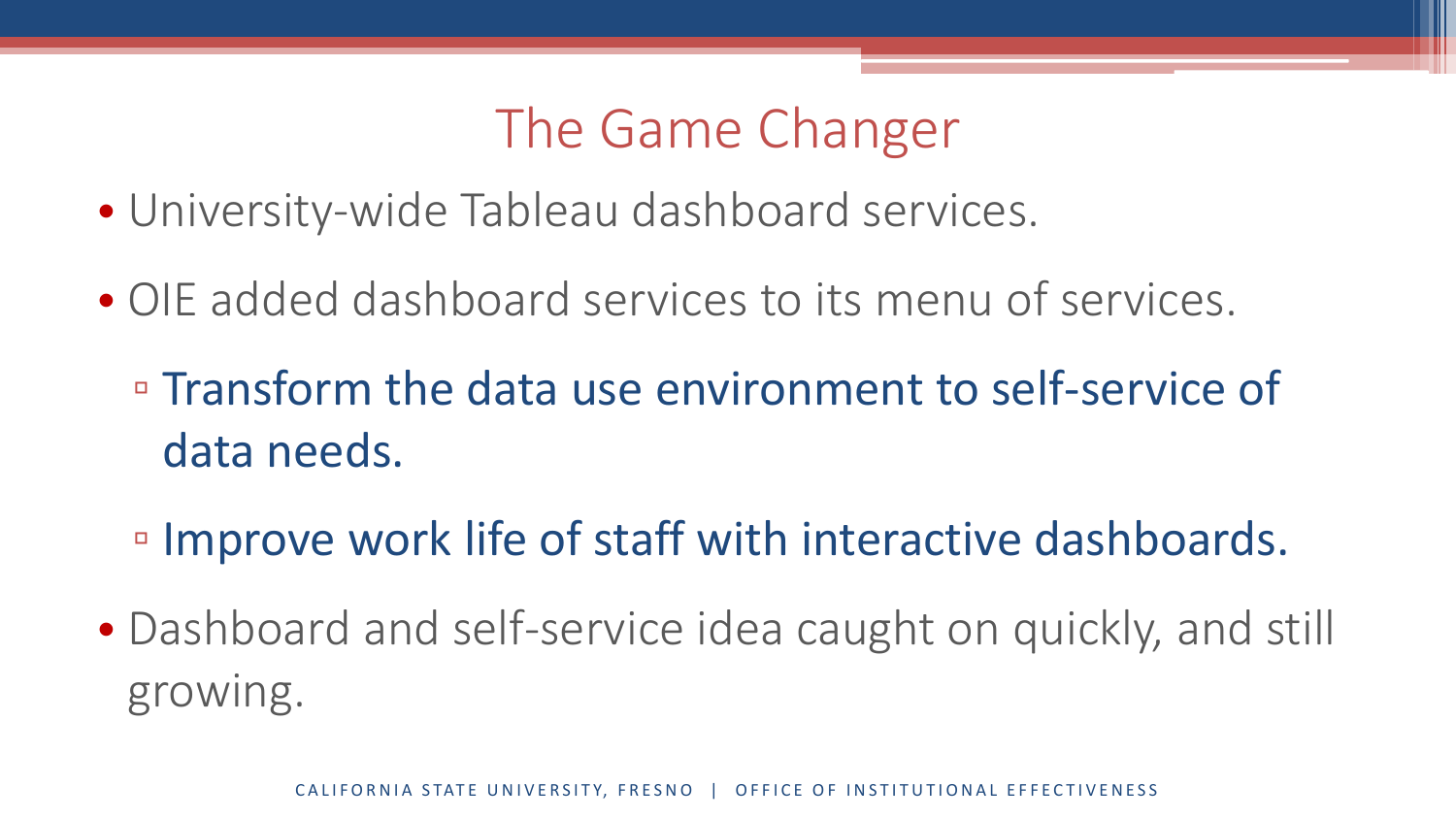# Managing the Game Plan

- Enable data-driven decision making culture to grow.
- To bring down, reduce, or eliminate silos.
- Build a client-centered, service-oriented OIE.
- Build relationships, reach out.
- Build OIE capacity.
- Build collaboration.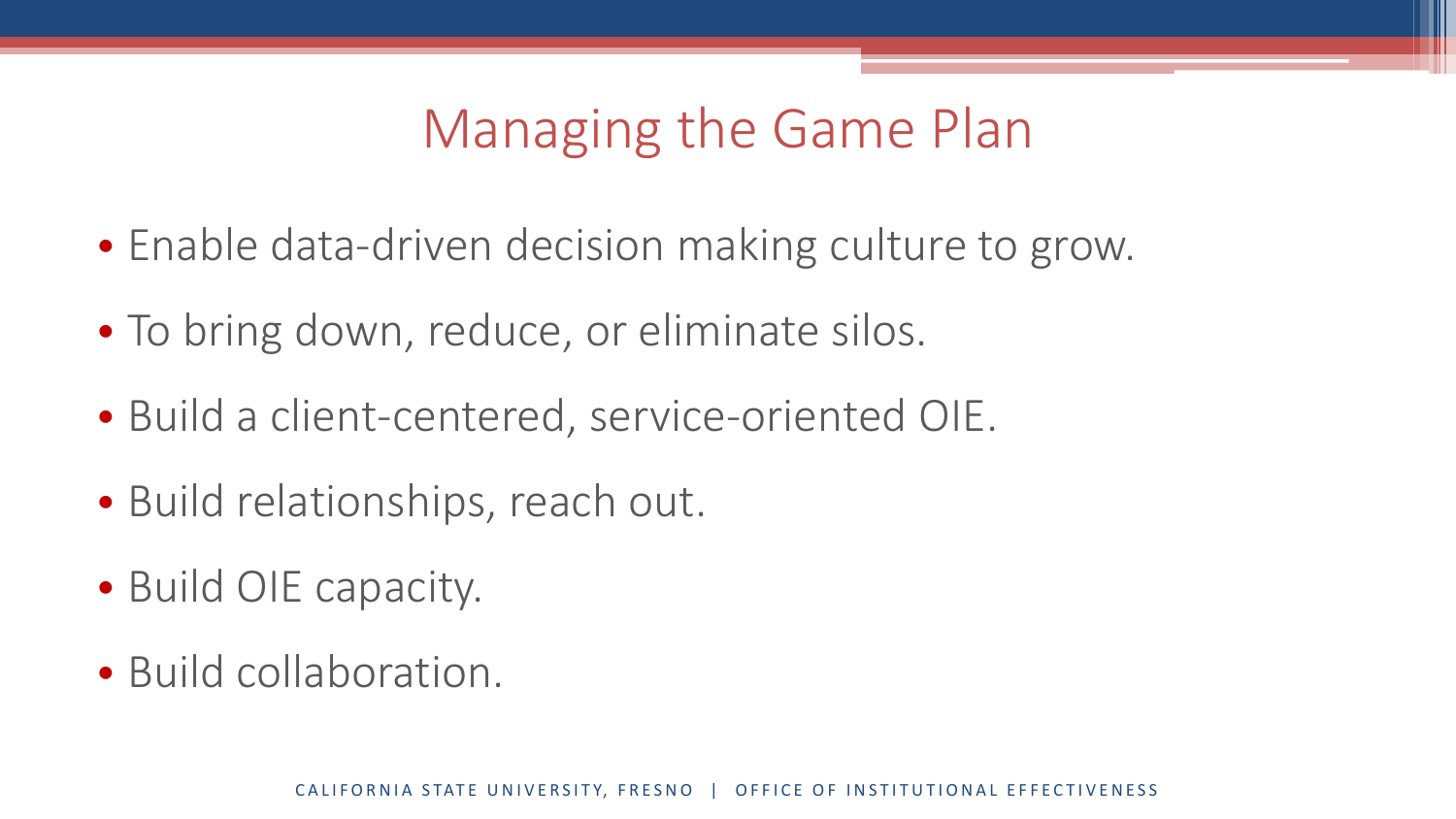## Results

- Staff "own" their data, become better employees.
- Clients begin to offer great ideas and solving other problems!
- Enables collaboration with other offices and data experts.
- Helps to bring down the "silo" environment.
- Relationships and communications improve.
- Collective imagination grows.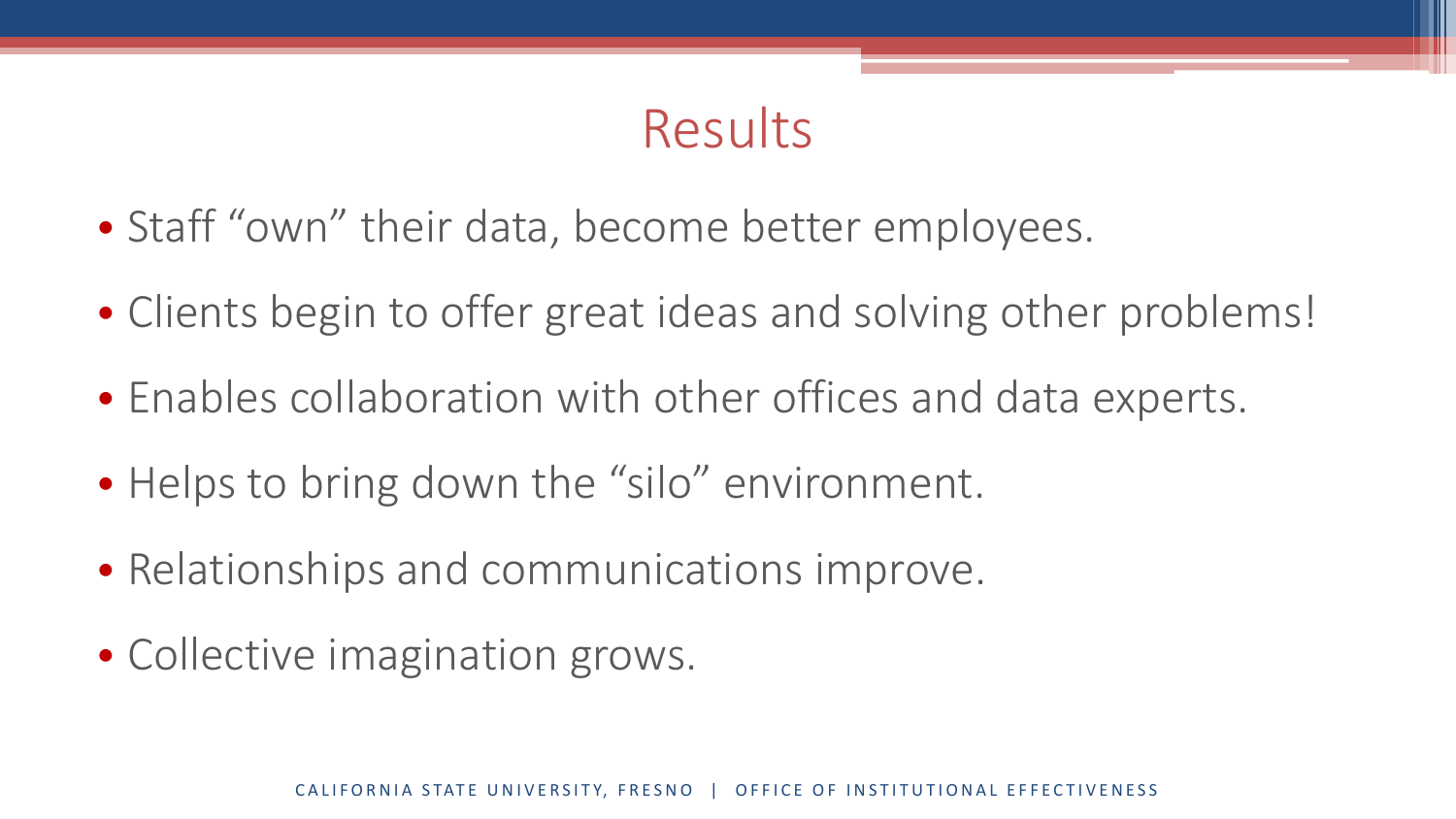#### When There's Time to Think, Ideas and Opportunities Appear

- OIE Faculty Fellows
- Tableau Power Users
- Relationships with CSU campuses
- Relationships with "feeder" public schools and community colleges.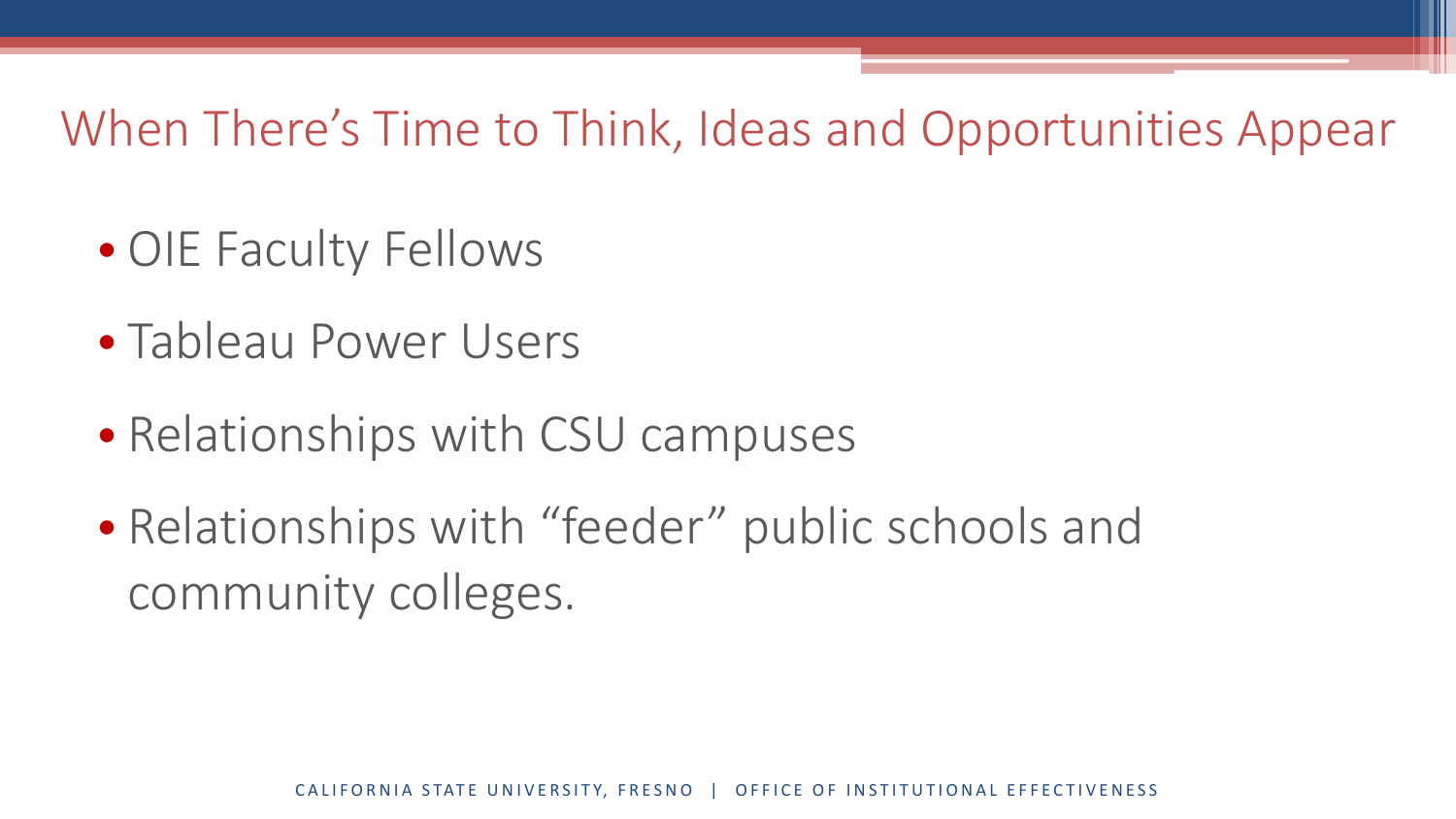# Let's look at some dashboards

<http://www.fresnostate.edu/academics/oie/>

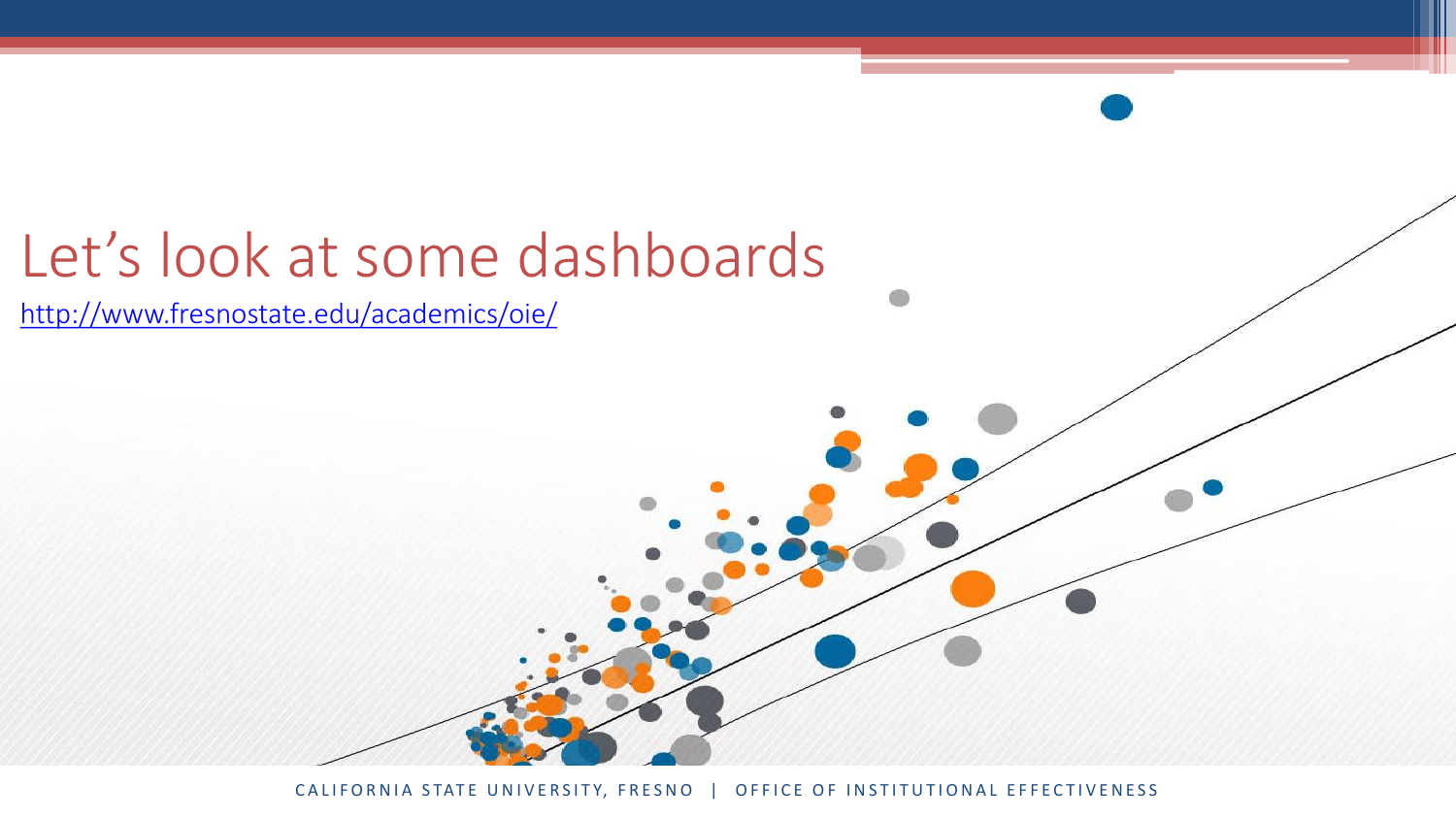

Discovery. Diversity. Distinction.

#### المسالح واللواسط المطمئن ومستوا فالتالية فيتواطئ والمرادات Tableau Dashboards and the College of Social Sciences Identifying and Assisting Students to Timely Degree Completion

BERNADETTE T. MUSCAT, PH.D.

INTERIM ASSOCIATE DEAN COLLEGE OF SOCIAL SCIENCES CALIFORNIA STATE UNIVERSITY, FRESNO [bmuscat@csufresno.edu](mailto:bmuscat@csufresno.edu)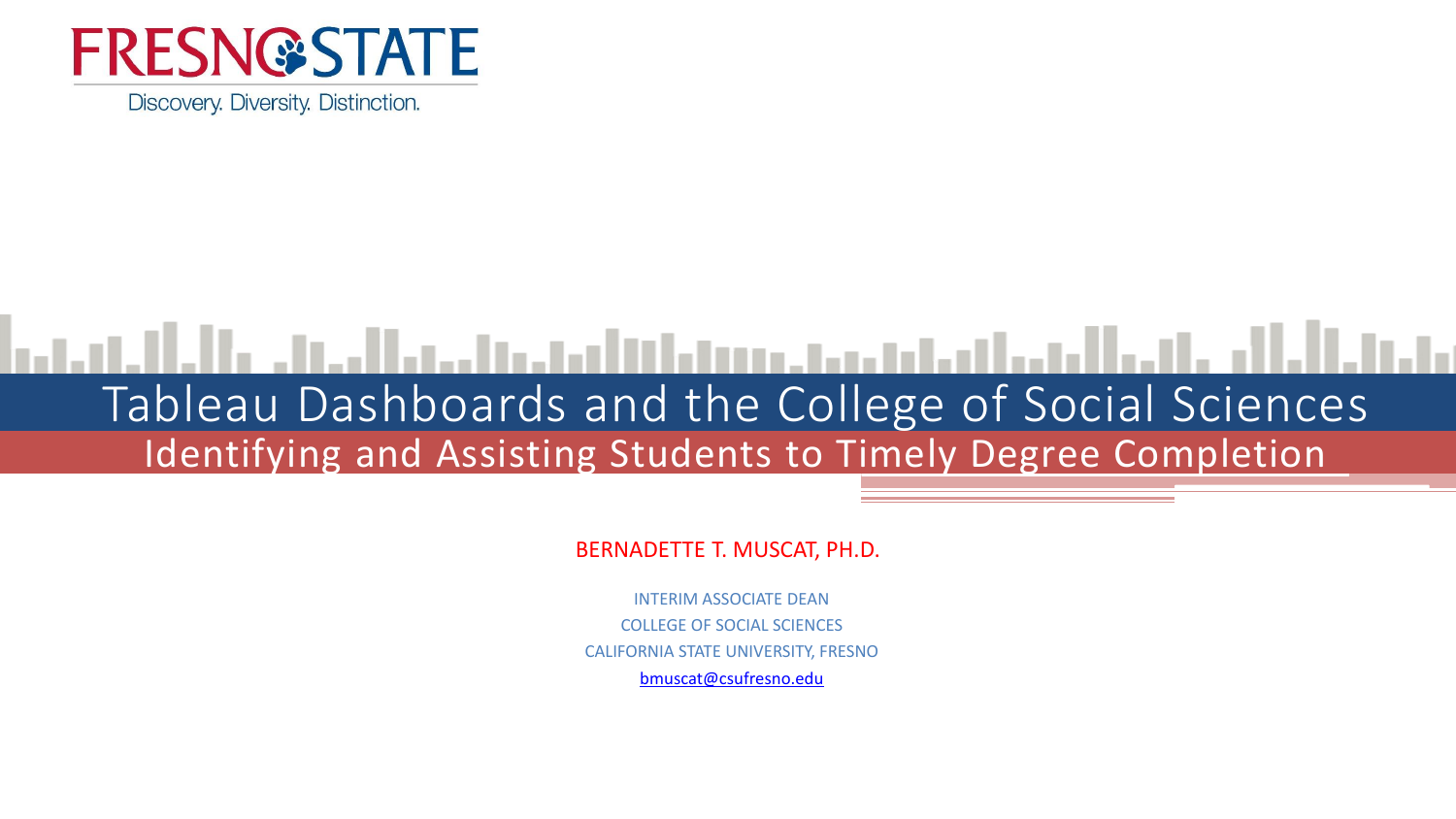#### Historic Census Data

#### Comparison to the historic census data

|                                                      | <b>FTES</b>    |                |                |                       | HC             |                       | <b>Unit Load</b> |                |                |  |
|------------------------------------------------------|----------------|----------------|----------------|-----------------------|----------------|-----------------------|------------------|----------------|----------------|--|
|                                                      | Census         |                | Current        | Census                |                | Current               | Census           |                | Current        |  |
| <b>Breakdown by Student</b><br><b>Charactersitcs</b> | Spring<br>2015 | Spring<br>2016 | Spring<br>2017 | <b>Spring</b><br>2015 | Spring<br>2016 | <b>Spring</b><br>2017 | Spring<br>2015   | Spring<br>2016 | Spring<br>2017 |  |
| <b>Grand Total</b>                                   | 2.252          | 2.327          | 2.376          | 2.532                 | 2.633          | 2.645                 | 13.3             | 13.2           | 13.4           |  |
| <b>COSS</b>                                          | 2.252          | 2.327          | 2.376          | 2.532                 | 2.633          | 2.645                 | 13.3             | 13.2           | 13.4           |  |

Note: Current data as of 2/7/2017

Course College AII Course Department

Multiple values

**GE** Area AII<sup></sup>

Term

Major College **COSS** 

Major Department

Select Breakdown Option Major College

|                                          |                | <b>Count of Enrolled Students</b> |                |                                                      | % Enroll. Capacity |                |                                  | <b>Count of Sections</b>                 |                |                      |
|------------------------------------------|----------------|-----------------------------------|----------------|------------------------------------------------------|--------------------|----------------|----------------------------------|------------------------------------------|----------------|----------------------|
|                                          | Census         |                                   | Current        | Census                                               |                    | Current        |                                  | Census                                   |                |                      |
| Course                                   | Spring<br>2015 | Spring<br>2016                    | Spring<br>2017 | Spring<br>Spring<br>2015<br>2016                     |                    | Spring<br>2017 | Spring<br>Spring<br>2015<br>2016 |                                          | Spring<br>2017 |                      |
| CRIM <sub>2</sub>                        | 135            | 129                               | 110            | 100.0%                                               | 101.0%             | 97.9%          | 4                                | Δ                                        | 4              |                      |
| <b>CRIM 10</b>                           | 47             | 49                                | 46             | 97.3%                                                | 97.9%              | 99.3%          | з                                | з                                        | з              |                      |
| <b>CRIM 20</b>                           | 191            | 169                               | 152            | 99.6%                                                | 95.1%              | 99.5%          | 5                                | 5                                        | 5              |                      |
| CRIM 50                                  | 192            | 176                               | 246            | 98.0%                                                | 101.7%             | 100.8%         | 6                                | 5                                        | 7              |                      |
| <b>CRIM 100</b>                          | 232            | 247                               | 231            | 97.5%                                                | 98.9%              | 100.0%         | 6                                | 6                                        | 6              |                      |
| <b>CRIM 101</b>                          | 18             | 11                                | 23             | 97.9%                                                | 96.7%              | 98.6%          | з                                | 2                                        | з              |                      |
| <b>CRIM 102</b>                          | 135            | 148                               | 136            | 98.6%                                                | 91.0%              | 100.7%         | з                                | 4                                        | з              |                      |
| <b>CRIM 108</b>                          | 35             | 52                                | 51             | 90.0%                                                | 88.3%              | 83.9%          | 1                                | 1                                        | 1              |                      |
| <b>CRIM 109</b>                          | 131            | 123                               | 144            | 93.1%                                                | 87.7%              | 100.7%         | з                                | з                                        | з              |                      |
| <b>CRIM 110</b>                          | 45             | 46                                | 46             | 97.9%                                                | 102.1%             | 100.0%         | $\mathbf{1}$                     | 1                                        | 1              |                      |
| <b>CRIM 112</b>                          | 192            | 190                               | 191            | 88.9%                                                | 99.5%              | 100.0%         | 5                                | 4                                        | 4              |                      |
| <b>CRIM 113</b>                          | 139            | 162                               | 142            | 100.0%                                               | 98.8%              | 101.4%         | з                                | 4                                        | з              |                      |
| <b>CRIM 114</b>                          | 48             | 38                                | 44             | 98.1%                                                | 97.7%              | 109.3%         | $\mathbf{1}$                     | 1                                        | 1              |                      |
| <b>CRIM 117</b>                          | 238            | 240                               | 187            | 89.0%                                                | 95.0%              | 101.5%         | 7                                | 6                                        | 4              |                      |
| <b>CRIM 118</b>                          | 49             | 54                                | 48             | 100.0%                                               | 108.0%             | 102.1%         | 1                                | 1                                        | 1              |                      |
| <b>CRIM 119</b>                          | 38             | 48                                | 44             | 87.0%                                                | 100.0%             | 97.9%          | 1                                | 1                                        | 1              |                      |
| <b>CRIM 120</b>                          | 148            | 150                               | 166            | 99.3%                                                | 99.3%              | 99.3%          | 9                                | 9                                        | 10             |                      |
| <b>CRIM 126</b>                          | 18             | 14                                | 16             | 95.2%                                                | 85.7%              | 95.2%          | 1                                | 1                                        | 1              |                      |
| <b>CRIM 127</b>                          | 183            | 192                               | 204            | 98.4%                                                | 102.0%             | 98.2%          | 4                                | 4                                        | 5              |                      |
| <b>CRIM 131</b>                          | 35             | 37                                | 37             | 90.0%                                                | 95.0%              | 97.5%          | 1                                | 1                                        | 1              |                      |
| <b>CRIM 133</b>                          | 44             | 44                                | 45             | 102.3%                                               | 102.3%             | 107.0%         | 1                                | 1                                        | 1              |                      |
| <b>CRIM 134</b>                          | 87             | 90                                | 84             | 99.0%                                                | 98.0%              | 100.0%         | $\overline{2}$                   | $\overline{z}$                           | 2              |                      |
| <b>CRIM 135</b>                          | 43             | 44                                | 46             | 102.3%                                               | 104.7%             | 107.0%         | 1                                | 1                                        | 1              |                      |
| <b>CRIM 136T</b>                         | $12^{12}$      | 11                                | 9              | 37.0%                                                | 39.6%              | 47.9%          | $\mathbf{1}$                     | 1                                        | 1              |                      |
| <b>CRIM 140</b>                          | 75             | 70                                | 73             | 98.9%                                                | 101.0%             | 102.0%         | $\overline{2}$                   | $\overline{c}$                           | 2              |                      |
| <b>CRIM 141</b>                          | 69             | 77                                | 75             | 94.0%                                                | 100.0%             | 101.0%         | $\overline{z}$                   | $\overline{2}$                           | $\overline{2}$ |                      |
| <b>CRIM 153</b>                          | 166            | 136                               | 165            | 98.6%                                                | 98.4%              | 100.4%         | 8                                | 9                                        | 11             |                      |
| <b>CRIM 154</b>                          | 88             | 89                                | 80             | 96.0%                                                | 98.0%              | 101.1%         | $\overline{2}$                   | 2                                        | $\overline{c}$ |                      |
| <b>CRIM 155</b>                          | 42             | 39                                | 46             | 97.9%                                                | 97.9%              | 106.5%         | 1                                | 1                                        | 1              |                      |
| <b>CRIM 160H</b>                         | 25             | 18                                | 11             | 69.4%                                                | 41.9%              | 27.9%          | $\mathbf{1}$                     | 1                                        | 1              |                      |
| <b>CRIM 160T</b>                         |                |                                   | 22             |                                                      |                    | 93.3%          |                                  |                                          | 1              |                      |
| <b>CRIM 170</b>                          | 282            | 238                               | 315            | 89.5%                                                | 88.4%              | 99.4%          | 8                                | 6                                        | 7              |                      |
| <b>CRIM 173</b>                          | 18             | 40                                | 43             | 37.5%                                                | 100.0%             | 100.0%         | 1                                | 1                                        | 1              |                      |
| <b>CRIM 174</b>                          | 128            | 125                               | 138            | 94.1%                                                | 98.6%              | 105.1%         | з                                | з                                        | з              |                      |
| <b>CRIM 175</b>                          | 72             | 78                                | 88             | 96.9%                                                | 102.1%             | 102.1%         | $\overline{a}$                   | 2                                        | $\overline{a}$ |                      |
| $I$ $\Gamma$ $\cap$ $\Gamma$ $I$ $I$ $I$ | <b>CTATE</b>   |                                   |                | $11$ N $11$ $11$ $\Gamma$ D $C$ $1$ $\mathbf{T}$ $V$ |                    | <b>FDFCNO</b>  |                                  | $\cap$ $\Gamma$ $\Gamma$ $\cap$ $\Gamma$ | O F .          | $\overline{1}$ N I C |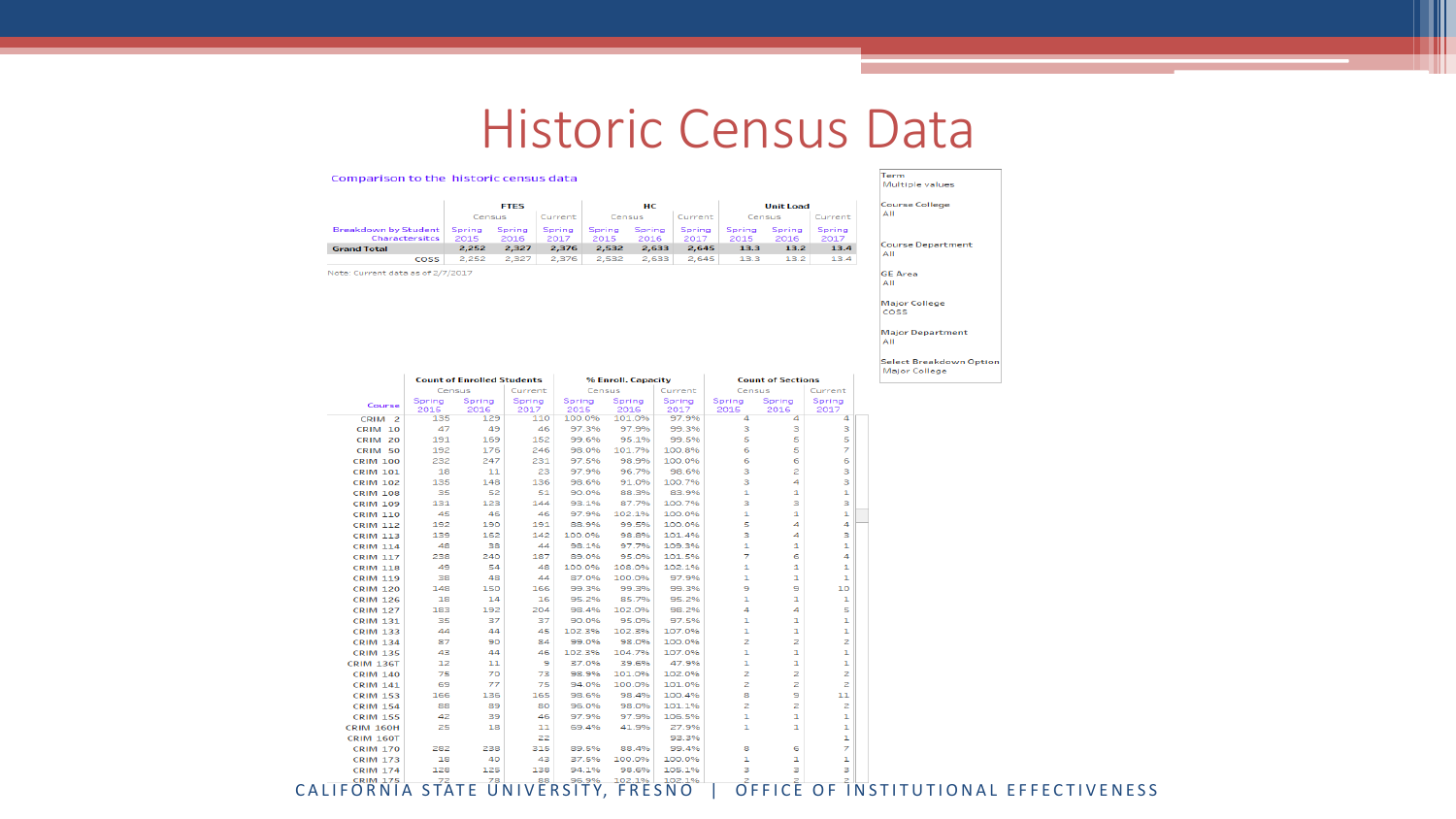#### Course History

| <b>Student</b><br><b>Level</b> | <b>Total</b><br><b>Enrolled</b> | <b>Previously</b><br><b>Failed</b> | <b>Previously</b><br><b>Passed</b> | <b>Total Failed</b><br>or not<br><b>Taking</b> | <b>Total Failed</b><br>or not<br>Taking (%) |
|--------------------------------|---------------------------------|------------------------------------|------------------------------------|------------------------------------------------|---------------------------------------------|
| Junior<br>Continuing           | 194                             | 7                                  | 17                                 | 163                                            | 84%                                         |
| Junior<br>Transfer             | 75                              | $\overline{0}$                     | 0                                  | 74                                             | 99%                                         |
| Senior<br>Continuing           | 262                             | 24                                 | 133                                | 77                                             | 27%                                         |
| Senior<br>Transfer             | 9                               | 0                                  |                                    | 9                                              | 100%                                        |

- Click on any number above and a list of students will be generated with the student's ID, name, preferred e-mail, and phone number.
- Students can be contacted for advising purposes.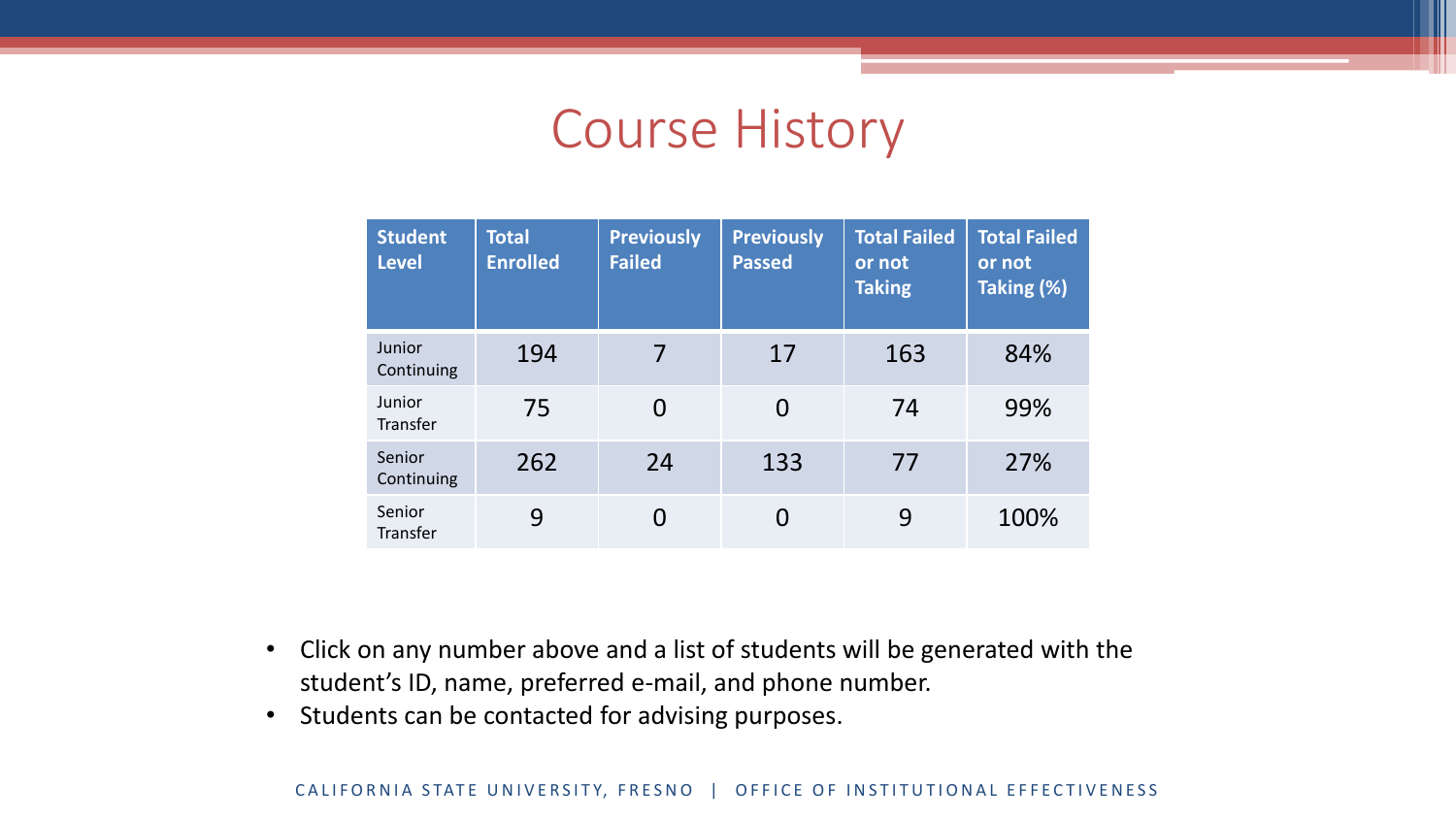|               | <b>Grade Distribution by Course</b> |        |              |        |        |       |        |       |           |           |           |
|---------------|-------------------------------------|--------|--------------|--------|--------|-------|--------|-------|-----------|-----------|-----------|
|               |                                     |        |              |        |        |       |        |       |           |           |           |
|               | A                                   | B      | $\mathsf{C}$ | D      | F      | WU    |        | W     | <b>CR</b> | <b>NC</b> | <b>RP</b> |
| 1 Fall 2016   |                                     |        |              |        |        |       | 11.60% | 0.40% | 83.90%    | 4.00%     |           |
| 2 Fall 2016   | 21.40%                              | 43.10% | 19.10%       | 7.70%  | 6.70%  | 1.70% |        | 0.30% |           |           |           |
| 10 Fall 2016  | 23.60%                              | 32.70% | 26.40%       | 7.30%  | 10.00% |       |        |       |           |           |           |
| 20 Fall 2016  | 17.00%                              | 42.10% | 25.50%       | 10.00% | 5.20%  |       |        | 0.40% |           |           |           |
| 50 Fall 2016  | 28.70%                              | 39.80% | 20.40%       | 2.80%  | 7.20%  |       |        | 1.10% |           |           |           |
| 100 Fall 2016 | 23.70%                              | 42.70% | 22.30%       | 6.00%  | 4.70%  |       |        | 0.70% |           |           |           |
| 101 Fall 2016 | 13.70%                              | 39.70% | 36.60%       | 5.30%  | 4.60%  |       |        |       |           |           |           |
| 102 Fall 2016 | 23.20%                              | 41.10% | 28.60%       | 3.20%  | 3.20%  |       | 0.50%  |       |           |           |           |
| 109 Fall 2016 | 30.80%                              | 39.60% | 21.30%       | 3.80%  | 3.80%  | 0.40% | 0.40%  |       |           |           |           |
| 112 Fall 2016 | 28.30%                              | 42.80% | 18.40%       | 4.60%  | 5.90%  |       |        |       |           |           |           |
| 117 Fall 2016 | 48.30%                              | 16.80% | 27.50%       | 5.40%  | 2.00%  |       |        |       |           |           |           |
| 120 Fall 2016 | 42.60%                              | 37.40% | 13.10%       | 1.90%  | 3.90%  | 0.60% |        |       | 0.40%     |           |           |
| 127 Fall 2016 | 25.20%                              | 41.40% | 27.00%       | 2.70%  | 3.60%  |       |        |       |           |           |           |
| 153 Fall 2016 | 33.80%                              | 30.40% | 17.90%       | 7.80%  | 8.90%  |       | 0.20%  | 0.40% | 0.60%     |           |           |
| 154 Fall 2016 | 27.10%                              | 43.80% | 22.90%       | 2.10%  | 4.20%  |       |        |       |           |           |           |
| 155 Fall 2016 | 20.80%                              | 22.90% | 22.90%       | 27.10% | 4.20%  | 2.10% |        |       |           |           |           |

- Click on any course above and grade distribution will display of passing and nonpassing grades by student level.
- Data can be used for course scheduling and advising purposes.
- CALIFORNIA STATE UNIVERSITY, FRESNO | OFFICE OF INSTITUTIONAL EFFECTIVENESS • Data are available on student demographics.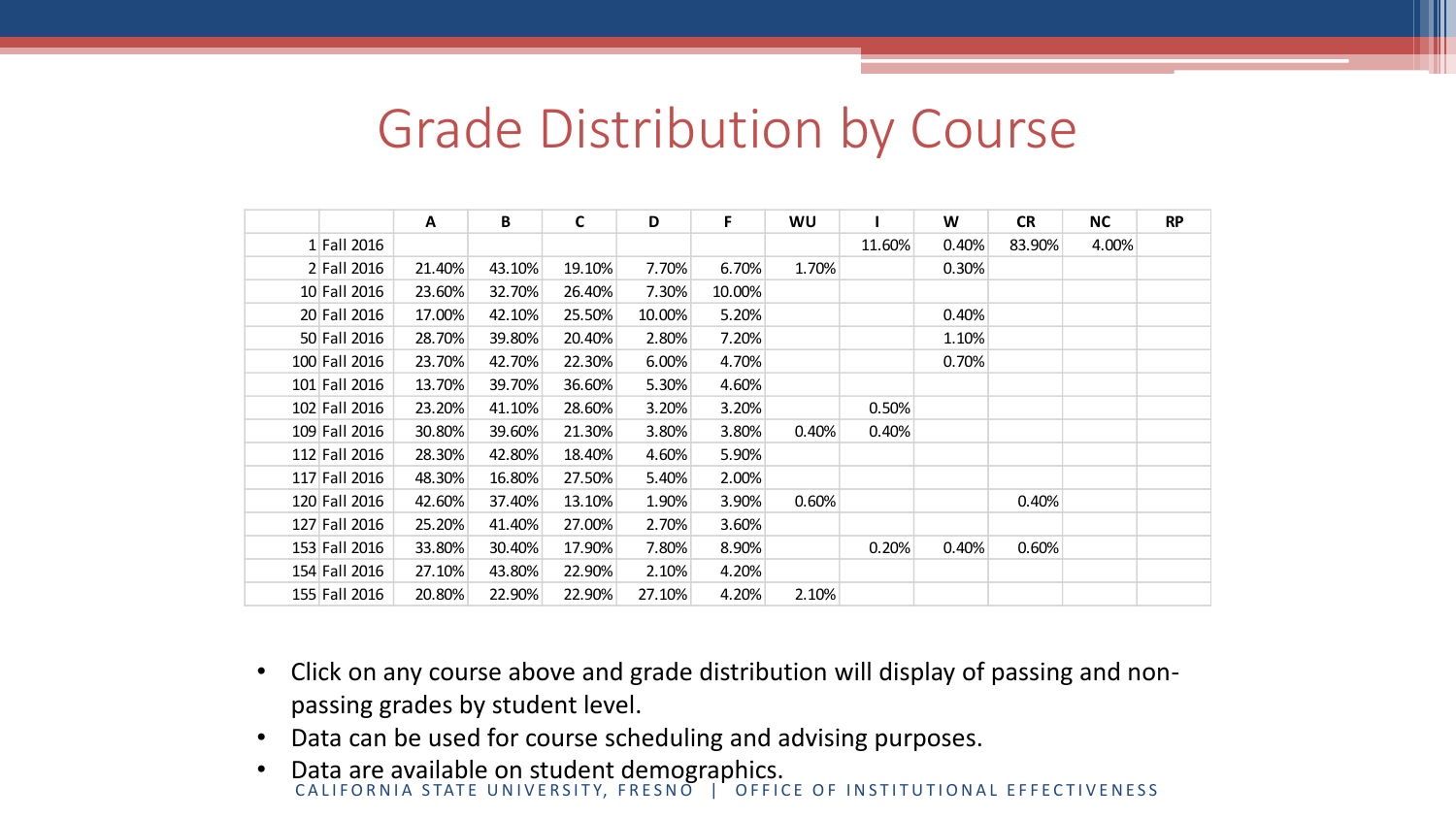### Aggregate Data

#### Grade Distribution by Course

|     | Fail Rate (D, F,<br>WU, NC) | <b>GPA</b> | Pass Rate (C or<br>Higher) | N   |
|-----|-----------------------------|------------|----------------------------|-----|
|     |                             |            |                            |     |
| 1   | 4.60%                       |            | 95.40%                     | 224 |
| 2   | 16.10%                      | 2.62       | 83.90%                     | 299 |
| 10  | 17.30%                      | 2.53       | 82.70%                     | 110 |
| 20  | 15.20%                      | 2.56       | 84.80%                     | 271 |
| 50  | 10.10%                      | 2.81       | 89.90%                     | 181 |
| 100 | 10.70%                      | 2.75       | 89.30%                     | 300 |
| 101 | 9.90%                       | 2.53       | 90.10%                     | 131 |
| 102 | 6.50%                       | 2.78       | 93.50%                     | 185 |
| 109 | 7.90%                       | 2.9        | 92.10%                     | 240 |
| 112 | 10.50%                      | 2.83       | 89.50%                     | 152 |
| 117 | 7.40%                       | 3.04       | 92.60%                     | 149 |
| 120 | 6.50%                       | 3.12       | 93.50%                     | 465 |
| 127 | 6.30%                       | 2.82       | 93.70%                     | 111 |
| 153 | 16.80%                      | 2.73       | 83.20%                     | 497 |
| 154 | 6.30%                       | 2.88       | 93.80%                     | 48  |
| 155 | 33.30%                      | 2.25       | 66.70%                     | 48  |

- Click on any course above and grade distribution will display of passing and nonpassing grades by student level.
- Data can be used for course scheduling and advising purposes.
- CALIFORNIA STATE UNIVERSITY, FRESNO | OFFICE OF INSTITUTIONAL EFFECTIVENESS • Data are available on student demographics.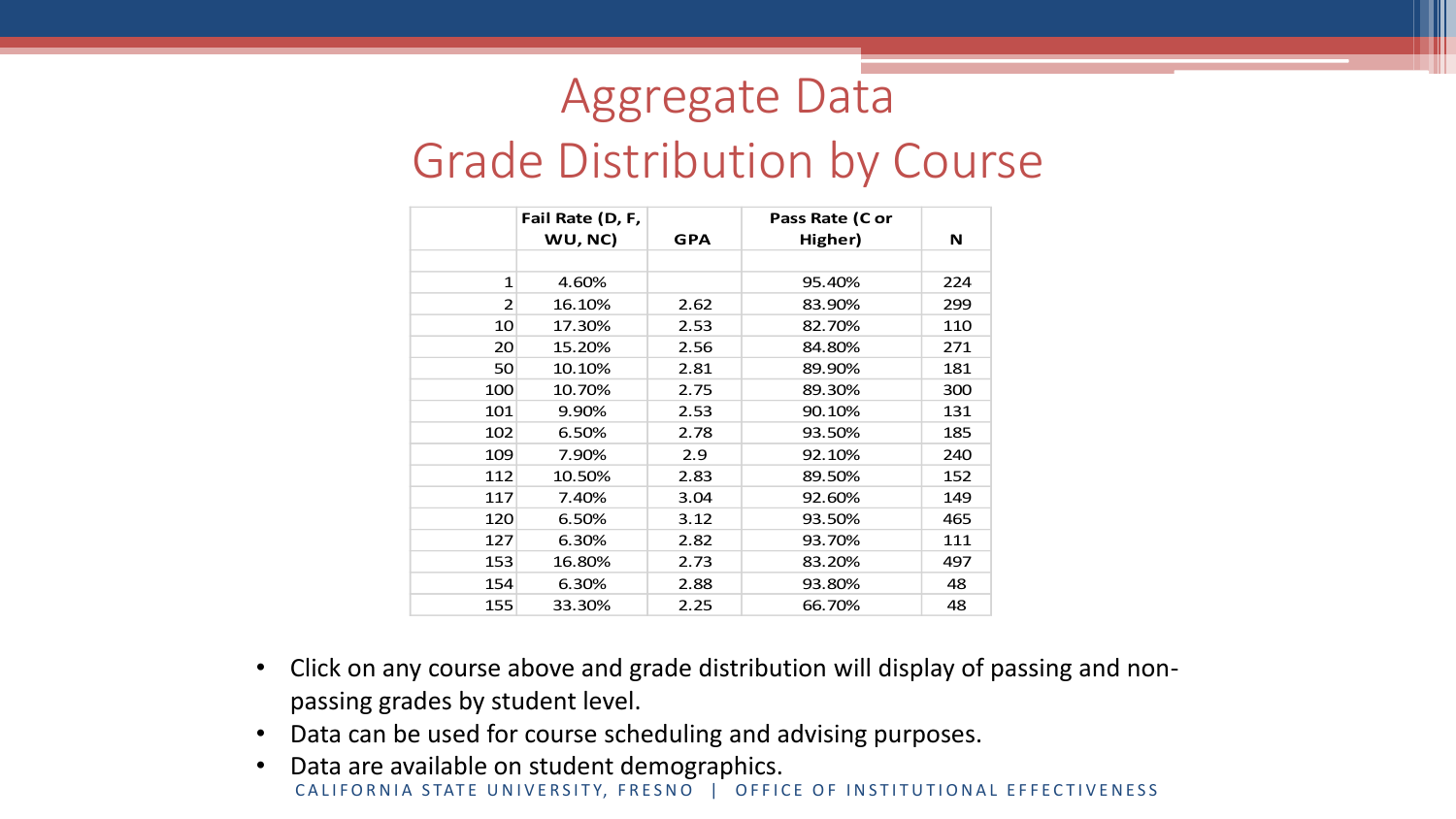#### At-Risk Students

#### (First Generation and Pell Recipients)

|                  |               |                   |             |        |                                |                     | <b>Fall 2016</b> | <b>Fall 2016</b>         |
|------------------|---------------|-------------------|-------------|--------|--------------------------------|---------------------|------------------|--------------------------|
| <b>Cohort</b>    | Year/Term     | <b>Student ID</b> | <b>Name</b> | E-mail | <b>Starting Major</b>          | <b>Ending Major</b> |                  | <b>Cum GPA Cum Units</b> |
|                  |               |                   |             |        |                                |                     |                  |                          |
| <b>Fall 2011</b> | Year 6 Term 1 |                   |             |        | Undeclared<br><b>UGRD</b>      | Sociology           | 1.82             | 56                       |
| <b>Fall 2011</b> | Year 6 Term 1 |                   |             |        | Liberal Studies-Blended Pgm    | Sociology           | 1.82             | 87                       |
| <b>Fall 2011</b> | Year 6 Term 1 |                   |             |        | Social Work                    | Sociology           | 2.25             | 98                       |
| Fall 2011        | Year 6 Term 1 |                   |             |        | * Pre-Physical Therapy         | Sociology           | 2.33             | 114                      |
| Fall 2011        | Year 6 Term 1 |                   |             |        | Comm Disorders - Deaf Educatin | Sociology           | 2.57             | 113                      |
| <b>Fall 2011</b> | Year 6 Term 1 |                   |             |        | Theatre Arts - Acting          | Sociology           | 2.52             | 115                      |
| <b>Fall 2011</b> | Year 6 Term 1 |                   |             |        | Pre-Psychology                 | Sociology           | 2.6              | 115                      |
| <b>Fall 2011</b> | Year 6 Term 1 |                   |             |        | Undeclared<br><b>UGRD</b>      | Sociology           | 2.93             | 113                      |
| Fall 2011        | Year 6 Term 1 |                   |             |        | Child Development              | Sociology           | 2.29             | 124                      |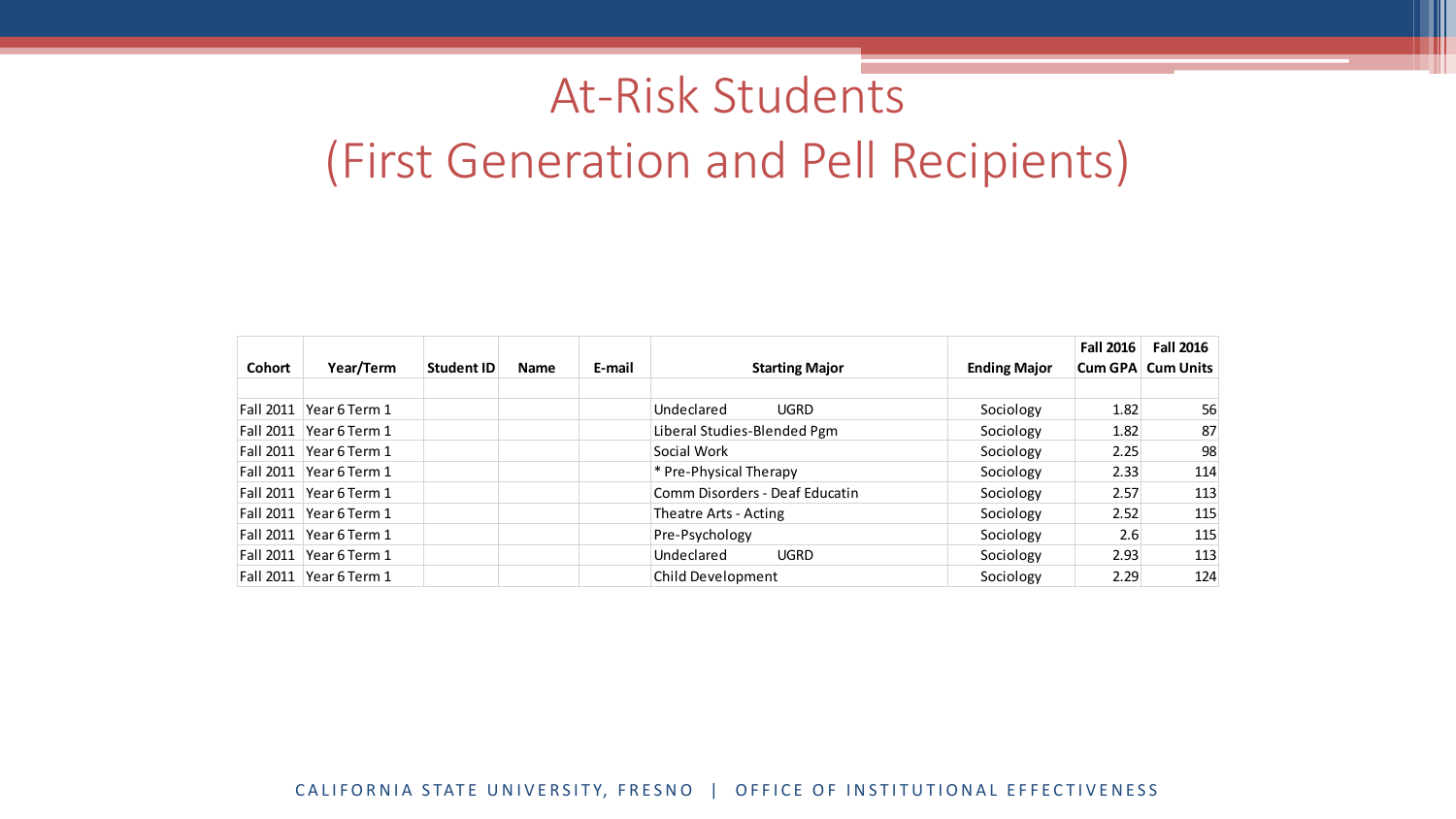# Status Toward Graduating in 4 or 6 Years (0-49%)

| <b>Acad Plan</b><br>Descr | Cum. Gpa Units | Cum. | Day of<br>MaxRunDate | Degree<br>Status | Email | Emplid | Prob of 4yr<br>Graduation | Prob of<br>6yr<br>Graduati<br>on | Student<br>Name | Term<br>Units | Indicator<br>of 6yr<br>Graduation | Indicator of<br>4yr<br>Graduation |
|---------------------------|----------------|------|----------------------|------------------|-------|--------|---------------------------|----------------------------------|-----------------|---------------|-----------------------------------|-----------------------------------|
| History                   |                | 6    | 8-Feb-17             |                  |       |        | 0 to 24%                  | 0 to 24%                         |                 | 14            |                                   |                                   |
| History                   | 2              | 9    | 8-Feb-17             |                  |       |        | 0 to 24%                  | 25 to 49%                        |                 | 12            |                                   |                                   |
| History                   | 2              | 9    | 8-Feb-17             |                  |       |        | 0 to 24%                  | 25 to 49%                        |                 | 14            |                                   |                                   |
| History                   | 2.05           | 65   | 8-Feb-17             |                  |       |        | 0 to 24%                  | 25 to 49%                        |                 | 12            |                                   |                                   |
| History                   | 2.08           | 27   | 8-Feb-17             |                  |       |        | 0 to 24%                  | 25 to 49%                        |                 | 9             |                                   |                                   |
| History                   | 2.1            | 44   | 8-Feb-17             |                  |       |        | 0 to 24%                  | 25 to 49%                        |                 | 12            |                                   |                                   |
| History                   | 2.31           | 16   | 8-Feb-17             |                  |       |        | 0 to 24%                  | 25 to 49%                        |                 | 13            |                                   |                                   |
| History                   | 2.36           | 56   | 8-Feb-17             |                  |       |        | 0 to 24%                  | 25 to 49%                        |                 | 9             |                                   |                                   |
| History                   | 2.37           | 67   | 8-Feb-17             |                  |       |        | 0 to 24%                  | 0 to 24%                         |                 | 12            |                                   |                                   |
| History                   | 2.37           | 79   | 8-Feb-17             |                  |       |        | Unknown                   | 25 to 49%                        |                 | 12            |                                   |                                   |
| History                   | 2.43           | 17   | 8-Feb-17             |                  |       |        | 0 to 24%                  | 25 to 49%                        |                 | 15            |                                   |                                   |
| History                   | 2.49           | 85   | 8-Feb-17             |                  |       |        | 0 to 24%                  | 0 to 24%                         |                 | 6             |                                   |                                   |
| History                   | 2.63           | 27   | 8-Feb-17             |                  |       |        | 0 to 24%                  | 0 to 24%                         |                 | 14            |                                   |                                   |
| History                   | 2.88           | 68   | 8-Feb-17             |                  |       |        | Unknown                   | 25 to 49%                        |                 | 12            |                                   |                                   |
| History                   | 3.02           | 98   | 8-Feb-17             |                  |       |        | 75% or more               |                                  |                 | 15            |                                   |                                   |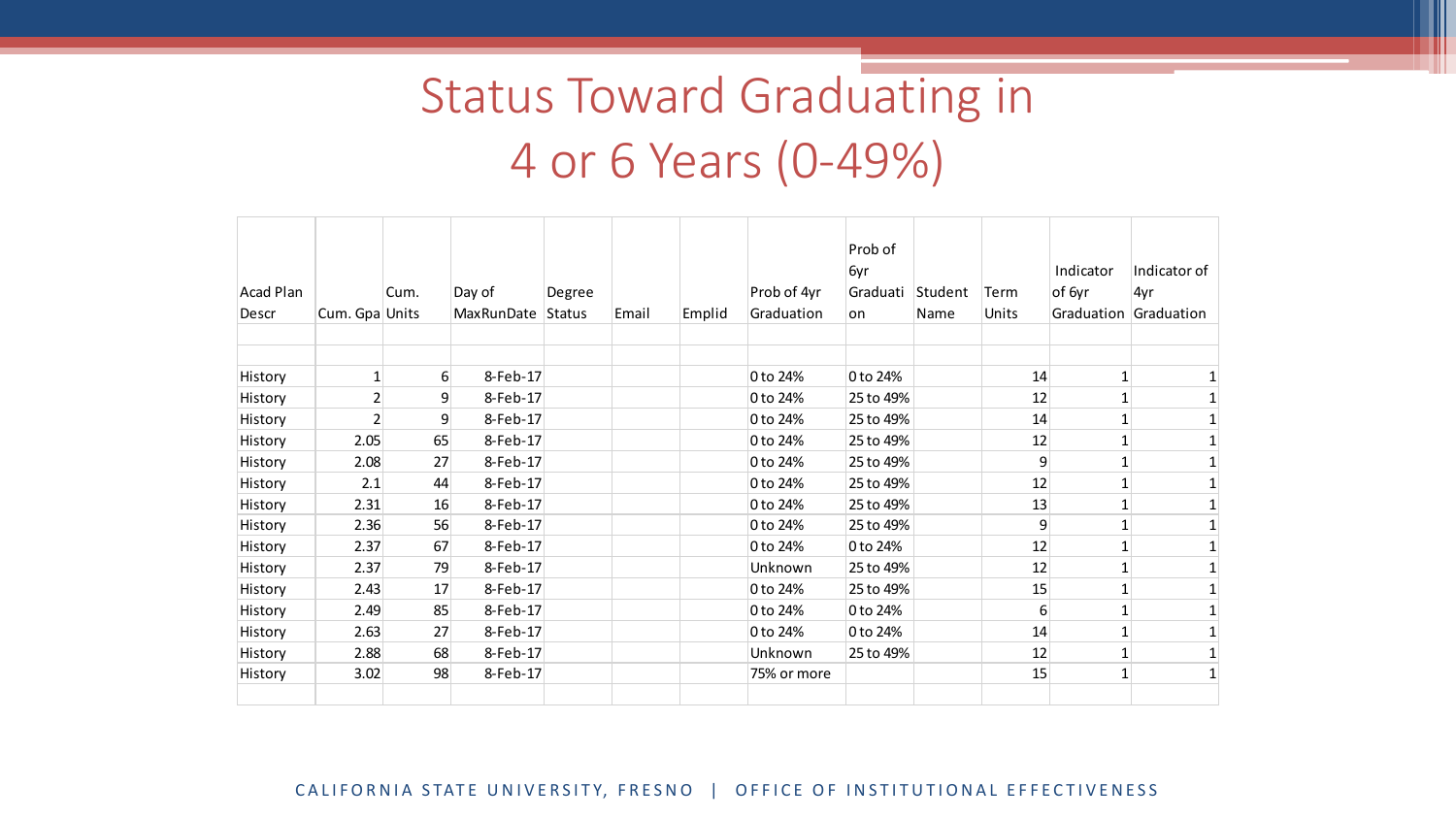# Status Toward Graduating in 4 or 6 Years (50+%)

|                      |          |     | Day of                | Degree             |       |        |           | Prob of 4yr Prob of 6yr | Student | Term  | 6yr        | Indicator of Indicator of<br>4yr |
|----------------------|----------|-----|-----------------------|--------------------|-------|--------|-----------|-------------------------|---------|-------|------------|----------------------------------|
| Acad Plan Descr      | Cum. Gpa |     | Cum. Units MaxRunDate | Status             | Email | Emplid |           | Graduation Graduation   | Name    | Units | Graduation | Graduation                       |
|                      |          |     |                       |                    |       |        |           |                         |         |       |            |                                  |
| Crim-Law Enforcement | 2.08     | 98  | 8-Feb-17              |                    |       |        | 50 to 74% | 75% or more             |         | 12    |            |                                  |
|                      |          |     |                       |                    |       |        |           |                         |         |       |            |                                  |
| Crim-Law Enforcement | 2.11     | 91  | 8-Feb-17              |                    |       |        | 50 to 74% | 75% or more             |         | 15    |            |                                  |
| Crim-Law Enforcement | 2.89     | 108 | 8-Feb-17 Denied       |                    |       |        | 0 to 24%  | 75% or more             |         |       |            |                                  |
| Crim-Law Enforcement | 2.92     | 118 |                       | 8-Feb-17 In Review |       |        | 0 to 24%  | 75% or more             |         | 12    |            |                                  |
| Crim-Law Enforcement | 3.1      | 137 | 8-Feb-17 Pending      |                    |       |        | 0 to 24%  | 75% or more             |         | 14    |            |                                  |
| Crim-Law Enforcement | 3.31     | 104 | 8-Feb-17 Applied      |                    |       |        | 0 to 24%  | 75% or more             |         | 21    |            |                                  |